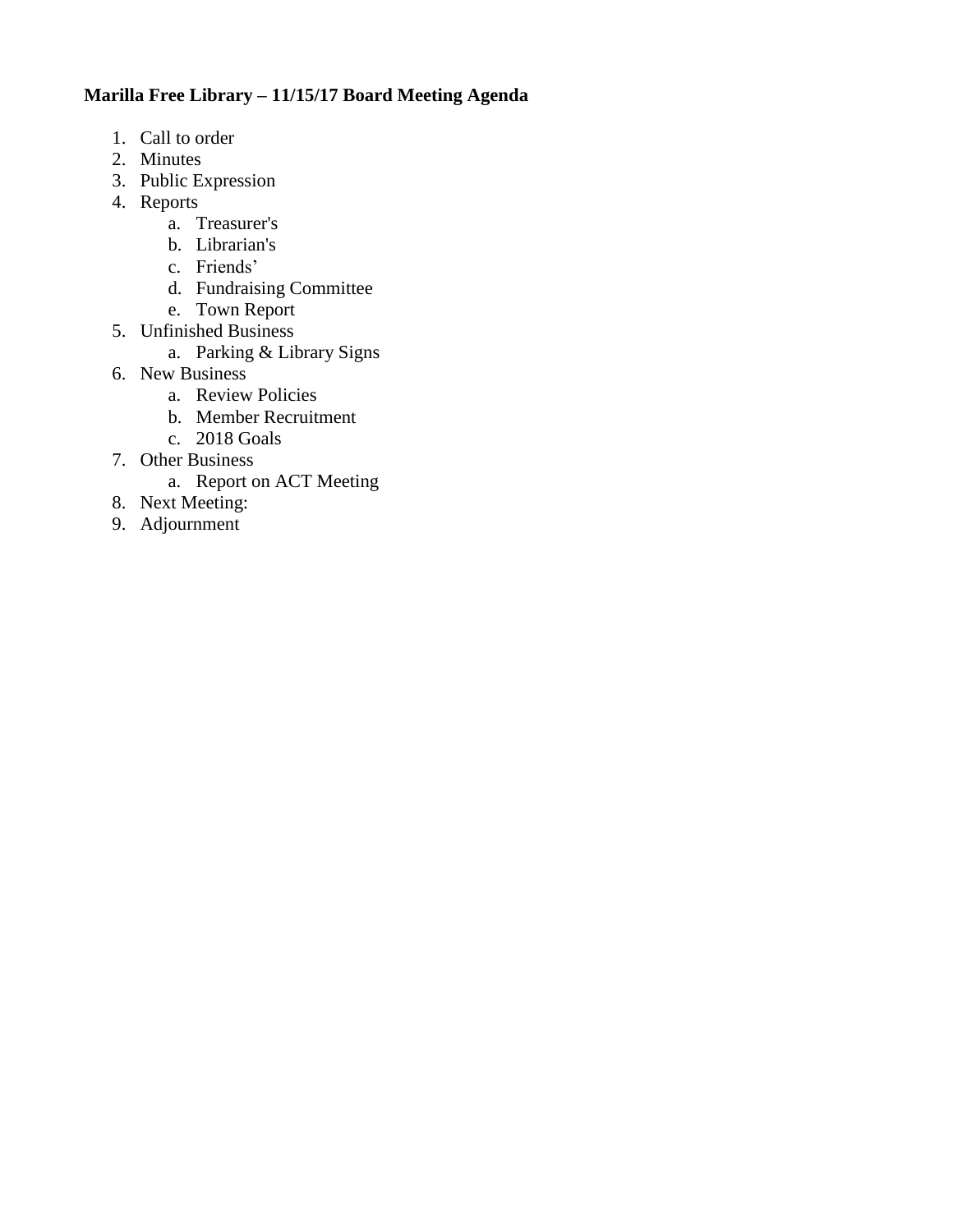# **Marilla Free Library – 11/15/17 Board Meeting Minutes**

- **1. Call to order -** 6:32pm. *In attendance*: Shannon Thompson, Kristen Matthews, Joanne Goellner, Marsha Wingate, Martha Mummery, Judy Farmer. *Absent*: Rachelle Walker, Lorraine Martzolf. *Also Present:* Julie Lathrop
- **2. Minutes -** Previous meeting minutes approved as written. *1 st motion Martha Mummery, 2nd by Joanne Goellner: all in favor with none opposed.*
- **3. Public Expression -** no public expression
- **4. Reports**
	- **a. Treasurer's -** *(for full account details including all transactions and balances, see the Treasurer's Report on file at the library)* Memorial Checking has a balance of \$183.61. The Memorial Savings account earned .42 in interest and a balance of \$26,698.28 after two donation deposits and a grant from Senator Gallivan. The Fundraising Account rose to \$19,058.65 after a \$720 deposit, Town Funds \$31,035.32 (earned \$1.05 interest), Operating \$1887.23 and CD has a balance of \$177,156.26.
	- **b. Librarian's - (***see Librarian Report on file at Library for complete details)* Laptop and Patron count were both up for the month, while other areas (circulation, wireless use, etc) were down. The Friends of the Marilla Library will once again be sponsoring the Graham Cracker House program. The Library will be offering 4 sessions this year to accommodate interest. Tuesday Book Club met October 24<sup>th</sup> there were 8 patrons in attendance. Their next meeting is November  $28<sup>th</sup>$ .

# **Receipts:**

*A motion was made to approve payment (reimbursement) of \$96.61 for story time supplies. 1st motion made by Judy Farmer, 2nd by Joanne Goellner; all in favor and none opposed.*

*A motion was made to approve payment (reimbursement) of \$40.37 for Funfest poster and raffle supplies. 1st motion made by Marty Mummery, 2nd by Judy Farmer; all in favor and none opposed.*

**Special Legislative Grant Update**: Improvement ideas for the library. Shannon suggested funds be used for items like computer carrels (which are mobile), a large flat screen tv for the meeting room or an additional iPad. These are all items which would benefit patrons and programs.

## **Other items:**

- Marilla Primary Art was displayed at the library.
- Book Sale/3+ days do we need to pay taxes regarding funds earned? Shannon will check with Tracy (Central finance person)
- Tom & Karen Thompson (library caretakers) have recommended we have a tree looked. Several board members recommended Schmidts.
- Some program ideas for 2018: Lego Club, Cookbook Club & Makerspace
- Purchasing a new flag was discussed and how to dispose of old one as well as the library needing a safe to store the new Makerspace items in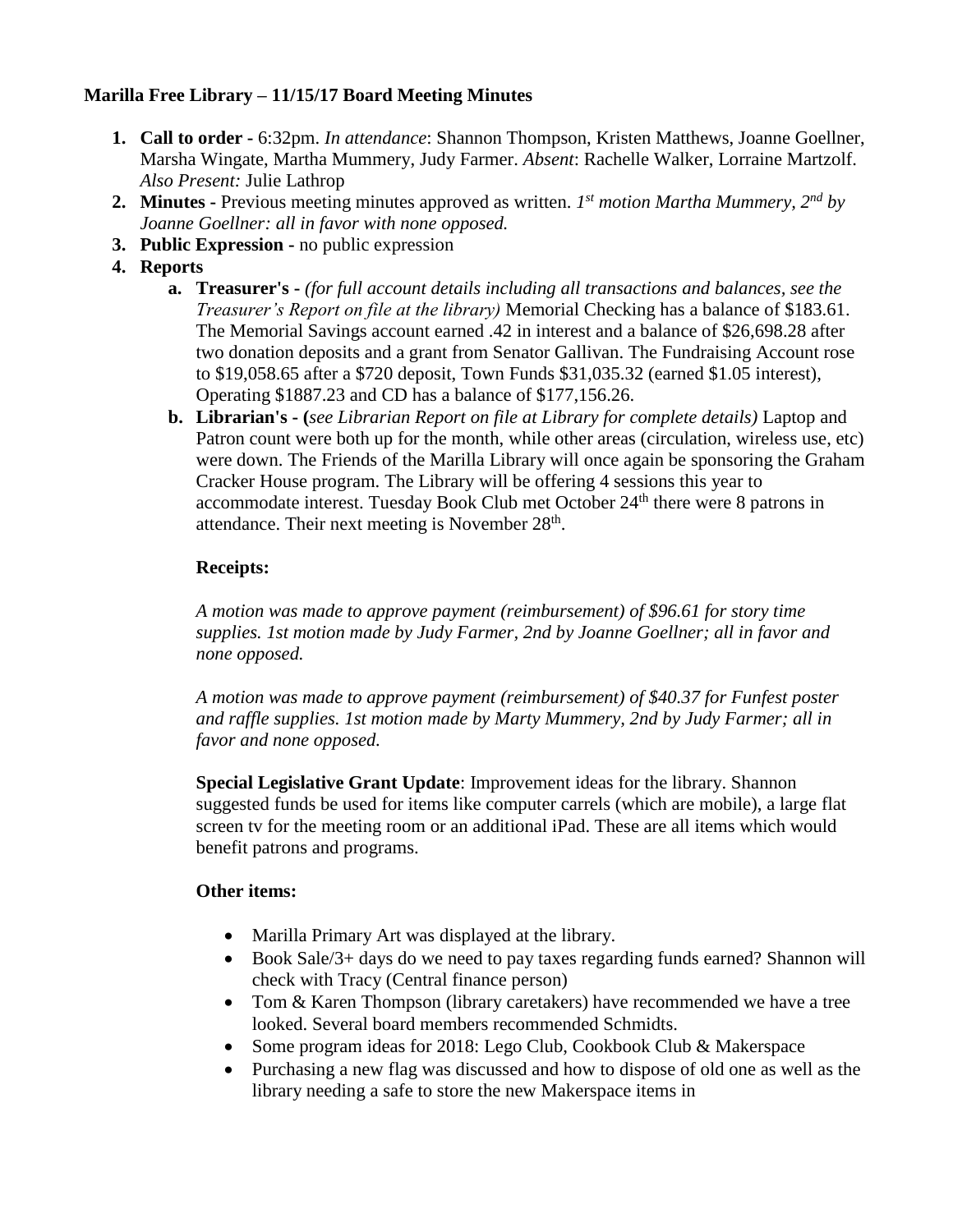- **c. Friends'** The Friends had their meeting on November  $14<sup>th</sup>@7pm$  at the Library.
	- Their bylaws have been updated, 501c3 is almost complete and they are working on updating their finance transitions.
	- Decided against a Christmas Luncheon in favor of a spring/summer picnic to include the Board.
	- They will sponsor Graham Cracker House programming.
	- They will put up the Christmas tree in the Library.
	- They will participate at Christmas in Marilla with theme baskets.
	- The Friends are considering Membership dues.

Their next meeting will be on **March 13th@7pm** at the library.

- **d. Fundraising Committee –** the committee will regroup after the new year to set goals and gain new members.
- **e. Town Report –** The Board thanked Julie for her time as the Town Liaison. Julie expressed her continued support of the library despite leaving her town position.

# **5. Unfinished Business**

**a. Parking & Library Signs –** Ron was called in regard to the signs. A chart was made and Marty will call again.

## **6. New Business**

- **a. Review Policies –** The Board reviewed and each signed a copy of a Conflict of Interest disclosure statement.
- **b. Member Recruitment –** the Trustee Board is down a seat and could use another member. Further discussion was made regarding more information about having an Association.
- **c. 2018 Goals –** Kristen asked the Board to think about library goals for the 2018 year besides the addition project. She asked, "What else can we do for the library to increase numbers and bring children in?"

## **7. Other Business**

- **a. Report on ACT Meeting –** Marty attended the ACT meeting on 11/4/17 and brought back notes. Information was passed out regarding a Trustee Blog which will be used for communication about library topics, concerns, happenings and successes.
- **b. Vacancy of Vice President –** Kristen asked the board if anyone would be interested in fulfilling the Vice President Vacancy. Martha Mummery stepped up and said she would be willing to fill the position for one year. Secretary Joanne cast one ballot for Marty as Vice President.
- **8. Next Meeting: 01/16/18 (Tuesday) at 6:30pm.**
- **9. Adjournment –** *The meeting adjourned at 7:34pm. First motion made by Judy Farmer followed by Martha Mummery. All in favor with none opposed.*

Meeting Minutes Respectfully Submitted, December 4<sup>th</sup> by Joanne Goellner, Secretary.